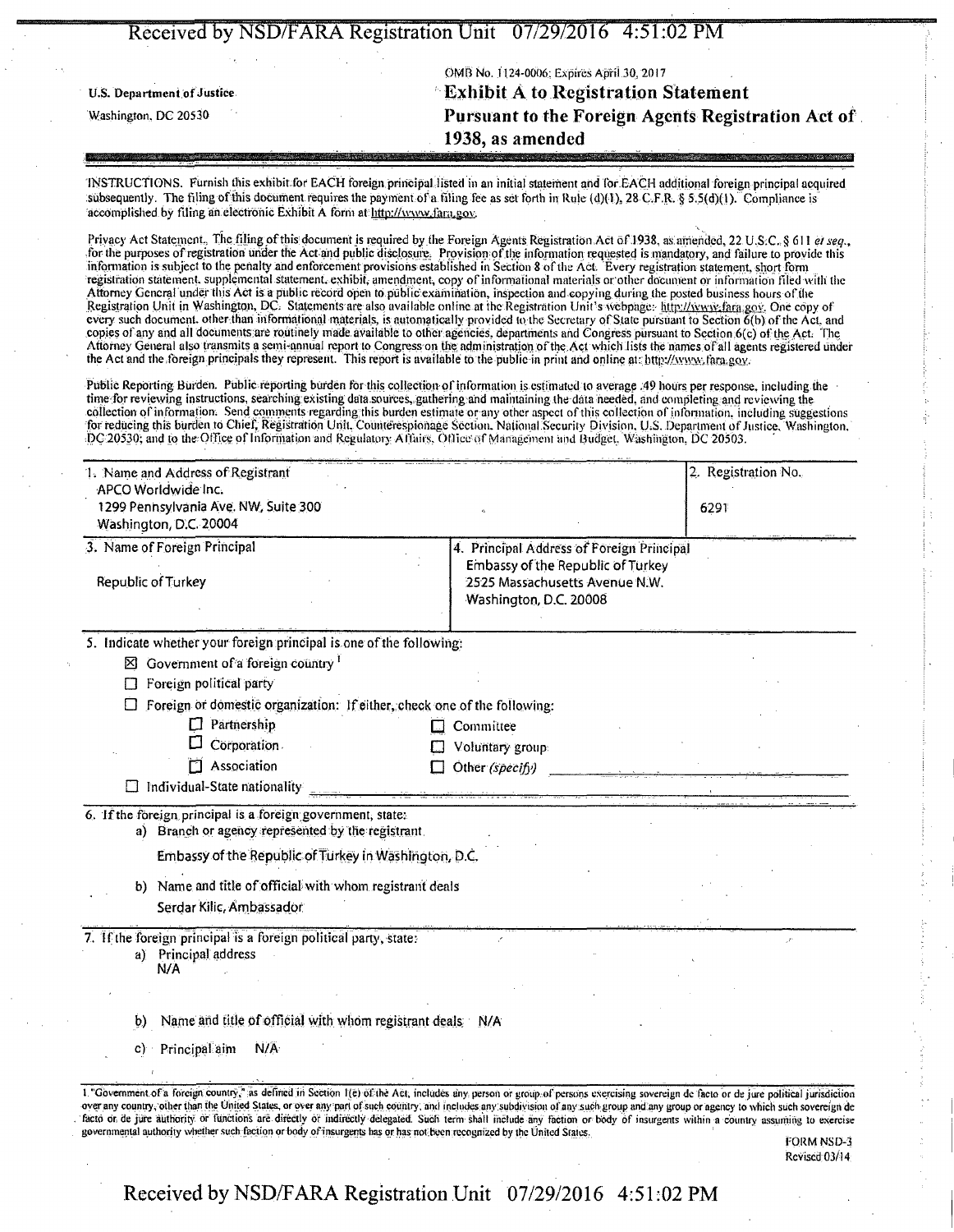8. If the foreign principal is not a foreign government or a foreign political party:

a) State the nature of the business or activity of this foreign principal.

N/A

| b) Is this foreign principal.                                                                   |                            |
|-------------------------------------------------------------------------------------------------|----------------------------|
| Supervised by a foreign government, foreign political party, or other foreign principal         | Yes $\Box$ No $\Box$       |
| Owned by a foreign government, foreign political party, or other foreign principal              | Yes $\Box$ No $\Box$       |
| Directed by a foreign government, foreign political party, or other foreign principal           | Yes $\Box'$ No $\Box$      |
| Controlled by a foreign government, foreign political party, or other foreign principal         | Yes $\Box$ No $\Box$       |
| Financed by a foreign government, foreign political party, or other foreign principal           | Yes $\square$ No $\square$ |
| Subsidized in part by a foreign government, foreign political party, or other foreign principal | $Yes \Box No \Box$         |
|                                                                                                 |                            |

9. Explain fully all items answered "Yes" in Item 8(b). *(If additional space, is needed, a full insert page nmst be used.)* N/A

10. If the foreign principal is an organization and is not owned or controlled by a foreign government, foreign political party or other foreign principal, state who owns: and controls it.

## N/A

## **EXECUTION**

In accordance with 28: U.S.C. § 1746, the undersigned swears or affirms under penalty of perjury that he/she has read the information set forth in this Exhibit A to the registration statement and that he/she is familiar with the contents thereof and that such contents are in their entirety true and accurate to the best of his/her knowledge and belief.

| $\sim$ $\sim$      | - 100 - 100 - 100 | $\overline{\phantom{a}}$ | . |
|--------------------|-------------------|--------------------------|---|
|                    | ۰A<br>in ma       |                          |   |
| and a simple and a | $\sim$            |                          |   |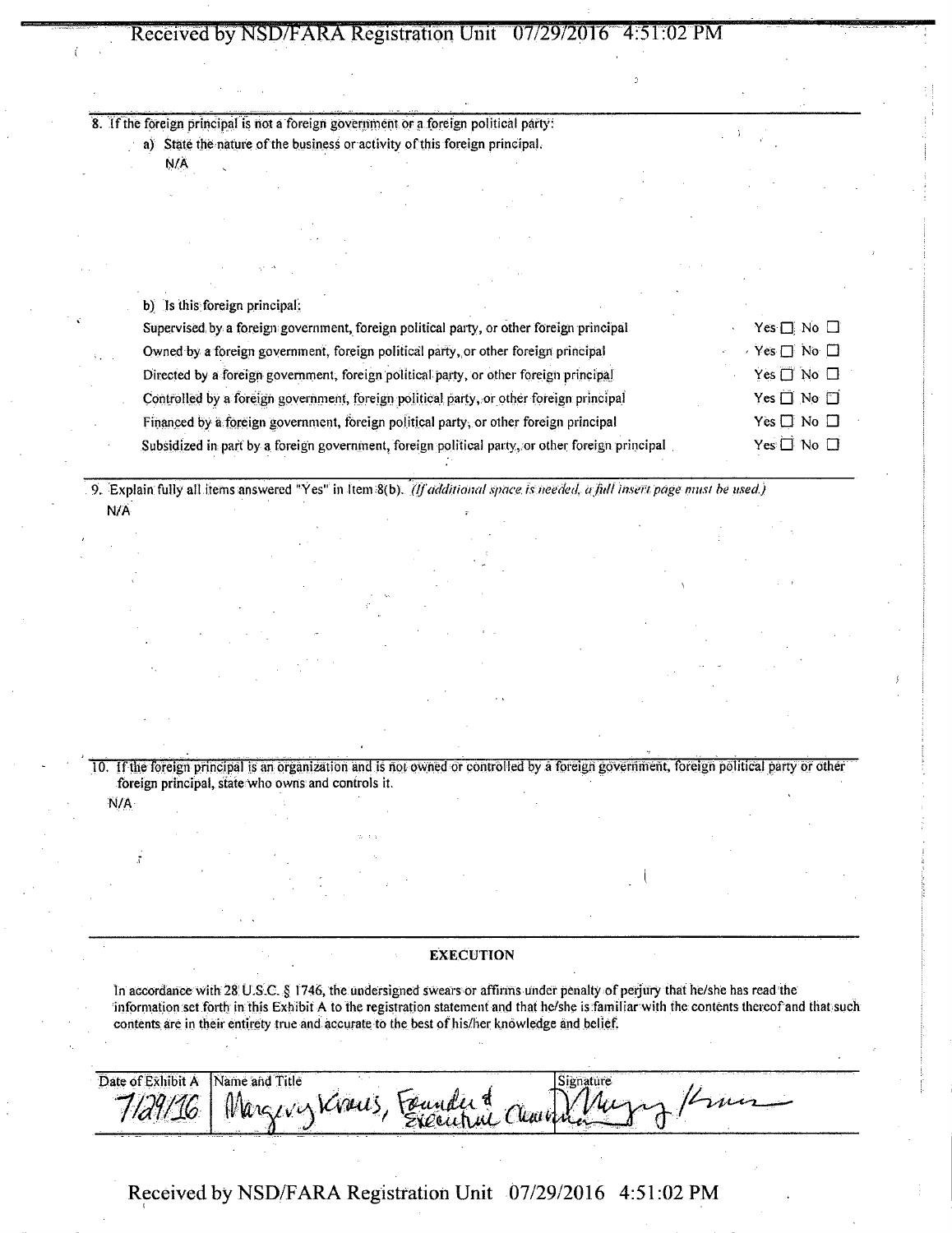| Received by NSD/FARA Registration Unit 07/29/2016 4:50:56 PM |                                                    |  |  |
|--------------------------------------------------------------|----------------------------------------------------|--|--|
|                                                              |                                                    |  |  |
| OMB No. 1124-0004; Expires April 30, 2017                    |                                                    |  |  |
| U.S. Department of Justice                                   | <b>Exhibit B to Registration Statement</b>         |  |  |
| Washington, DC 20530                                         | Pursuant to the Foreign Agents Registration Act of |  |  |
|                                                              | 1938, as amended                                   |  |  |
|                                                              |                                                    |  |  |

INSTRUCTIONS: A registrant must furnish as an Exhibit B copies of each written agreement and the terms and conditions of each oral agreement with his foreign principal, including all modifications of such agreements, or, where no contract exists, a full statement of all the circumstances by reason of which the registrant is acting as an agent of a foreign principal. Compliance is accomplished by filing an electronic Exhibit B form at http://www.fara.gov.

Privacy Act Statement. The filing of this document is required for the Foreign Agents Registration Act of 1938, as amended, 22 U.S.C. § 611 el seq., for the purposes of registration under the Act and public disclosure. Provision of the information requested is mandatory, and failure to provide the information is subject to the penalty and enforcement provisions established in Section 8 of the Act: Every registration statement, short form registration statement, supplemental statement, exhibit, amendment, copy of informational materials Or other document or information filed with the Attorney General under this Act is a public record open to public examination, inspection and copying during the posted .business hours ofthe Registration Unit in Washington, DC. Statements are also available online at the Registration Unit's webpage: http://www.fara.gov. One copy of every such document, other than informational materials, is automatically provided to the Secretary of State pursuant to Section  $6(b)$  of the Act, and copies of any and all documents are routinely made available to other agencies, departments and Congress pursuant to Section 6(c) of the Act. The Attorney General also transmits a semi-annual report to Congress on the administration of the Aci which lists the harries of all agents registered under the Act and the foreign principals they represent. This report is available to the public in print and online at: http://www.tara.gov.

Public Reporting Burden. Public reporting burden for this collection of information is estimated to average .33 hours per response, including the time for reviewing: instructions, searching existing data sources; gathering and maintaining the dataneeded, and completing and reviewing the collection of information. Send comments regarding this burden estimate or any other aspect of this collection of information, including suggestions for reducingthis burden to Chief, Registration Unit, Counterespionage Section, National Security Division. U.S. Department of Justice, Washington, DC 20530; and to the Office of Information and Regulatory AtTairs. Office of Management and Budget. Washington, DC 20503.

| 1. Name of Registrant        | 2. Registration No. |
|------------------------------|---------------------|
| APCO Worldwide Inc.          | 6291                |
| 3. Name of Foreign Principal |                     |

Republic of Turkey

Check Appropriate Box:

- $4. \times$  The agreement between the registrant and the above-named foreign principal is a formal written contract. If this box is checked, attach a copyof the contract to this exhibit.
- $5.$  There is no formal written contract between the registrant and the foreign principal. The agreement with the above-named foreign principal has resulted from an exchange of correspondence. If this box is checked, attach a copy of all pertinent correspondence, including a copy of any initial proposal which has been adopted by reference in such correspondence.
- $6.$   $\Box$  The agreement or understanding between the registrant and the foreign principal is the result of neither a formal written contract nor an exchange of correspondence between the parties. If this box is checked, give a complete description below of the terms and conditions of the oral agreement or understanding, its duration, the fees and expenses, if any, to be received.

7. Describe fully the nature and method of performance of the above indicated agreement or understanding.

Registrant has contracted with the Embassy of the Republic of Turkey to provide media relations, stakeholder engagement, and strategic communications services for the foreign principal within the United States to promote positive relations between the United States and the Republic of Turkey. A copy of the Registrant's agreement with the Embassy of the Republic of Turkey is attached.

> FORM NSD-4 Revised 03/14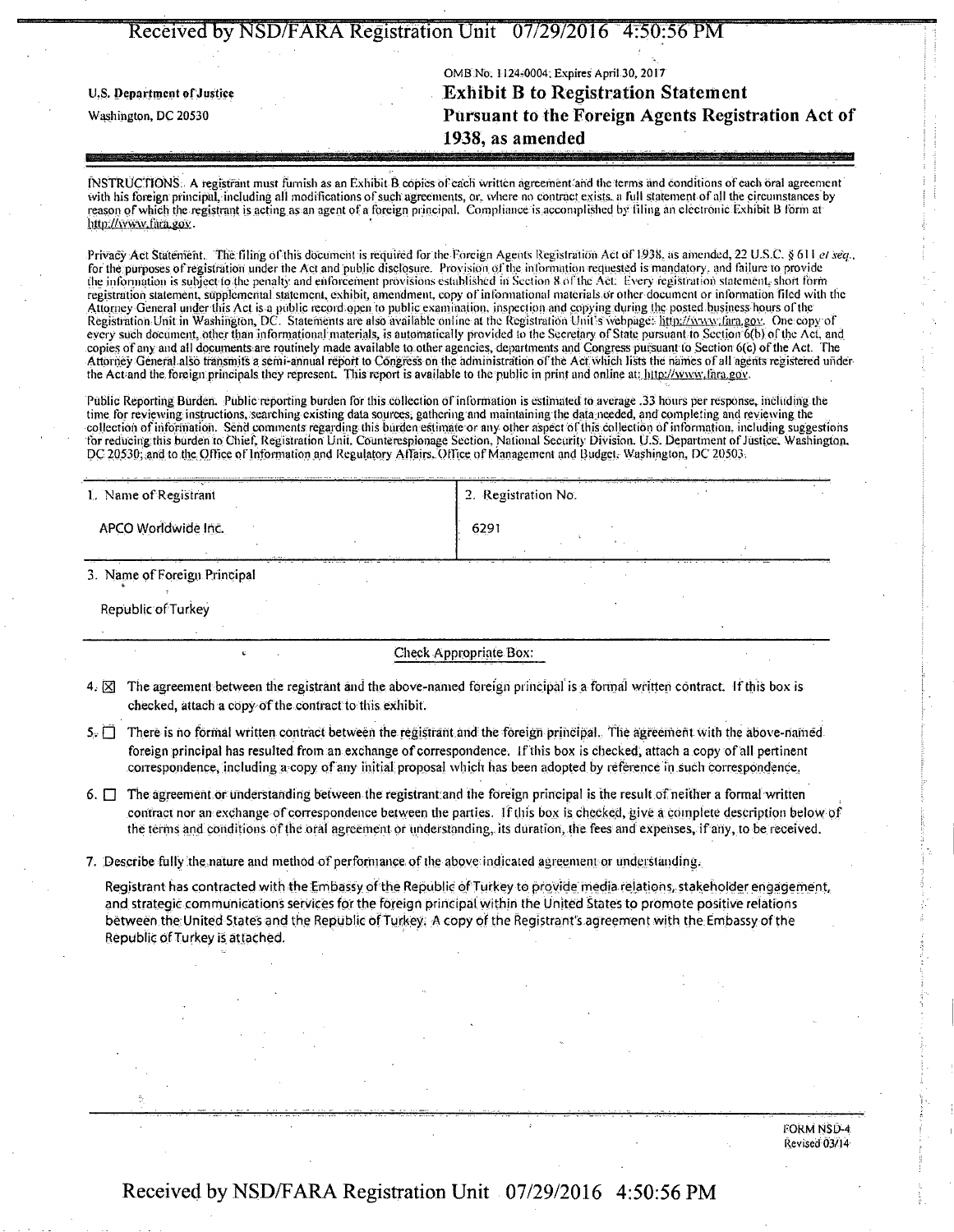8. Describe fully the activities the registrant engages in or proposes to engage in on behalf of the above foreign principal.

The Registrant will provide media relations, stakeholder engagement, and strategic communications services within the United States to promote positive relations between the United States and the Republic of Turkey.

Will the activities on behalf of the above foreign principal include political activities as defined in Section 1(0) of the Act and in the footnote below? Yes  $\boxtimes$  No  $\square$ the footnote below? Yes  $\boxtimes$ 

If yes, describe all such political activities indicating, among other things, the relations, interests or policies to be influenced together with the means to be employed to achieve this purpose.

The Registrant's activities will include communications on behalf of the foreign principal within the United States to media and other organizations to promote positive relations between the United States and the Republic of Turkey.

### **EXECUTION**

In accordance with 28 U.S.C. § 1746, the undersigned swears or affirms under penalty of perjury that he/she has read the information set forth in this Exhibit B to the registration statement and that he/she is familiar with the contents thereof and that such contents are in their entirety true and accurate to the best of his/her knowledge and belief.

| -dt:Evhihit:R<br>Jate<br>- 755<br><b>110 MM</b> | Name                                                                                                                                                                                                                           |                       | .<br>.     |         |
|-------------------------------------------------|--------------------------------------------------------------------------------------------------------------------------------------------------------------------------------------------------------------------------------|-----------------------|------------|---------|
|                                                 |                                                                                                                                                                                                                                |                       |            | .       |
|                                                 | The contract of the contract of the contract of the contract of the contract of the contract of the contract of the contract of the contract of the contract of the contract of the contract of the contract of the contract o | the state of the same | <br>100000 | . .<br> |

"Political activity;" as defined in Section 1(o) of the Act, means any activity, which the person engaging in believes will, or that the person intends to, in any way influence any agency or official of the Government of the United States or any section of the public within the United States with reference to formulating, adopting, or changing the domestic or foreign policies of the United States or with reference to the political or public interests, policies, or relations of a government of a foreign country or a foreign political party.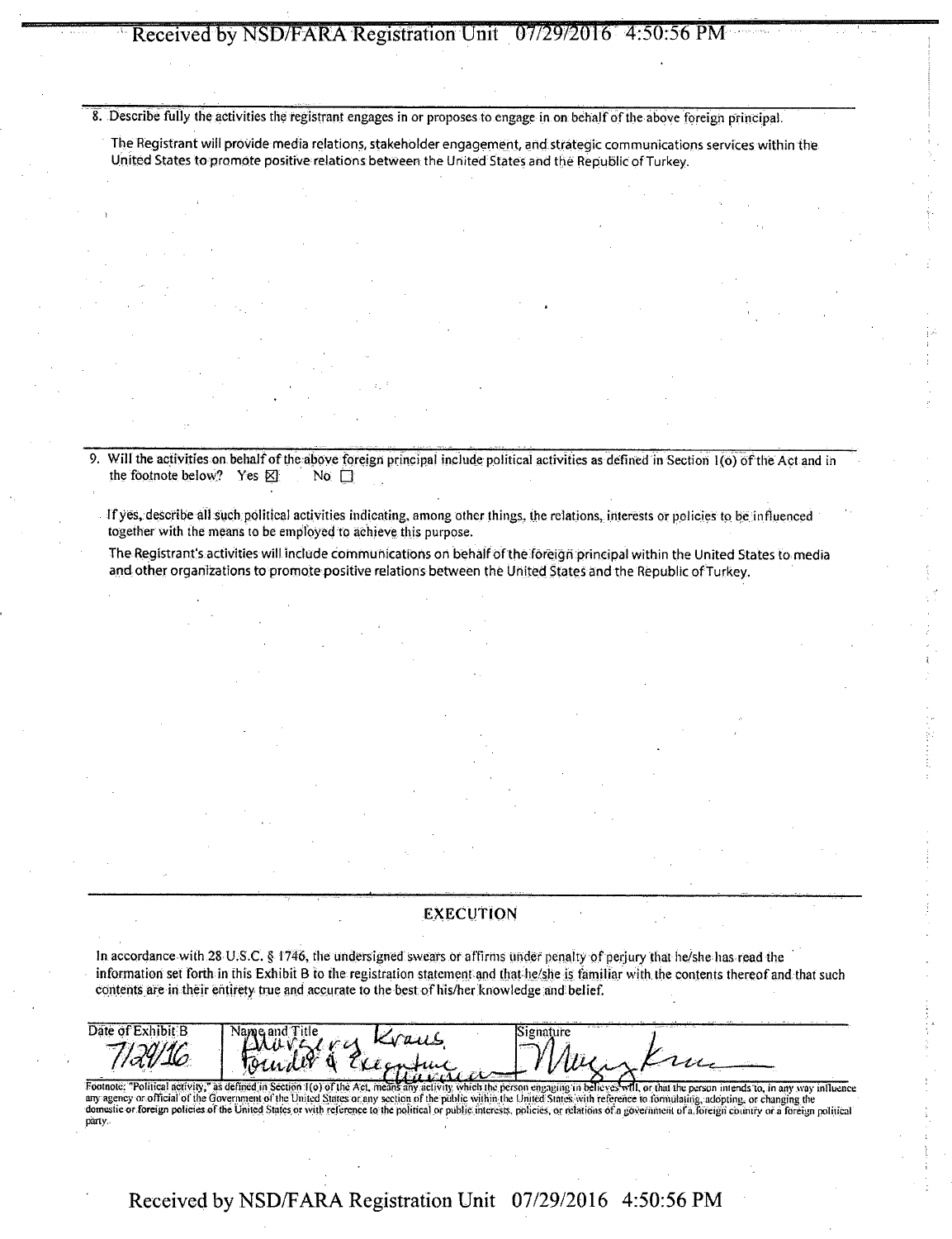Re: Short Form Engagement Agreement ("Agreement") .



Embassy of the Republic of Turkey in Washington, D.C. ("Client") Attn: Aydan Karamanoglu 2525 Massachusetts Avenue N.W. Washington, D.C. 20008

## Re: Short Form Engagement Agreement ("Agreement")

Dear Aydan:

We are pleased that you have selected APCO Worldwide Inc. ("APCO") to provide the following scope of work (''Services'') during the Term:

APCO shall provide a mutually agreed amount of the following types of services: media relations, crisis communications, third party outreach, and social media strategy and development within the United States all in furtherance of promoting positive relations between the Republic of Turkey and the United States.

From August 1, 2016 ("Effective Date") until August 15, 2016 ("Term"), APCO shall provide the Services for a fixed fee of \$74,200 ("Fee"). An invoice for the Fee is attached and shall be paid by Client upon execution of this Agreement.

APCO shall be responsible for its reasonable out of pocket expenses for local travel. Should APCO incur extraordinary costs and expenses on the Government's behalf that are not otherwise contemplated in the fees described above including, without limitation, any expenses for non-local travel or expenses explicitly requested by Client, Client shall reimburse these costs without mark-up, provided that the Government has given explicit advance approval to incur these costs.

If the foregoing reflects your understanding, please execute this Agreement for our files and send to APCO the payment specified in the attached invoice. The attached terms and conditions in Exhibit A form a part of, and apply to, this Agreement. Thank you for choosing APCO. We look forward to working with you and your team.

## AGREED AND ACCEPTED:

## APCO WORLDWIDE INC.

By:  $M \sim M$ Name: Title: <u>VICC Chasme</u> for

EMBASSY OF THE REPU YIN WASHINGTON, D.C. By: Name: Title: Ambassada  $\delta$   $\frac{1}{\delta}$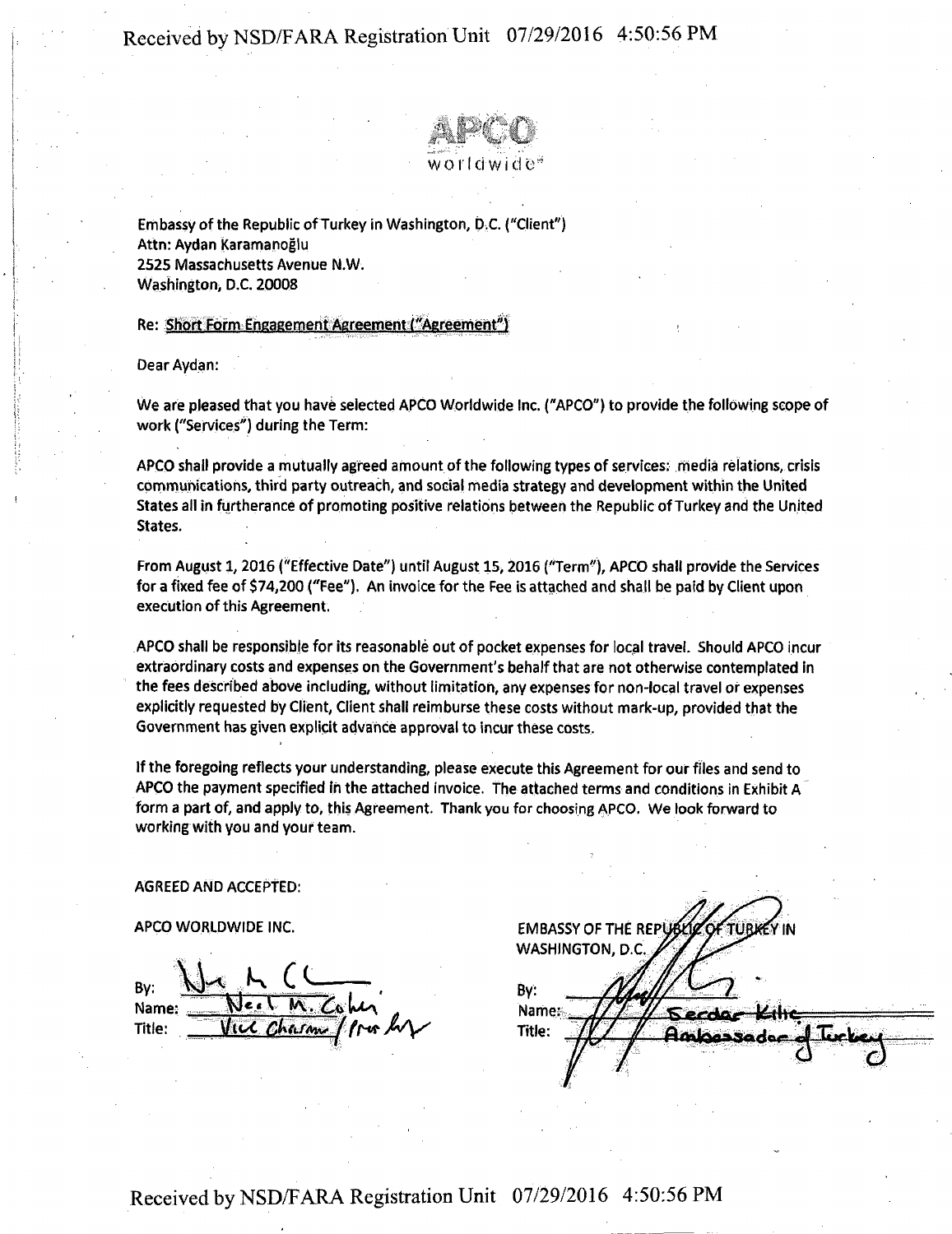### **EXHIBIT A Standard Terms and Conditions**

#### Scope of Work; Staffing

Should the Services as described in this Agreement change in any material way, an adjustment to APCO's fees and promised delivery dates may be required. APCO undertakes to advise Client promptly should any such adjustment be necessary and to negotiate with Client in good faith to arrive at a mutually acceptable revision to the Agreement. APCO may, from time to time and In Its discretion, augment the staff assigned to perform the Services as needed.

#### 2. Fees, Invoicing, and Taxes

Client shall pay the professional fees as set forth in the Agreement.

Client shall not withhold or deduct taxes from amounts owed APCO unless required to do so by law. If taxes are withheld or deducted, then Client shall pay additional amounts to APCO so that the net amount actually received by APCO after such withholding or deduction or tax is equal to the amount that APCO would have received had no such withholding or deduction been required or tax been imposed.

Except as otherwise set forth in the Agreement, all Invoices submitted by APCO to Client shall be due and payable within thirty (30) days of receipt of the invoice. Client shall send all invoicing instructions to APCO including, without limitation, providing an e-mail address or other electronic submissions instructions for APCO to send its Invoices upon execution of this Agreement.

#### 3. Term and Termination

This Agreement shall be effective during the Term; provided, however, that either party shall have the right to terminate this Agreement upon the giving of (1) 30 days' prior written notice to the other party if the Term is greater than one month, or (ii) 10 days' prior written notice to the other party if the Term is one month or less. If this Agreement is terminated in advance of Its scheduled completion. Client shall pay to APCO, upon receipt of an Invoice, any and all amounts earned and/or incurred by APCO in connection with the Services pursuant to this Agreement up to the time of its termination.

#### **Confidentiality**

APCO shall maintain in confidence all information and data relating to Client, its services, products, business affairs, marketing and promotional plans or other operations which are disclosed to APCO by or on behalf of Client (whether orally or in writing and whether before, on or after the date of this Agreement) or which are otherwise directly or indirectly acquired by APCO from Client, or any of its affiliated companies, or created in the course of this Agreement: APCO shall ensure that it, its officers, employees and agents only use such confidential information in order to perform the Services, and shall not without Client's prior written consent, disclose such information to any third-party nor use it for any other purpose. The above obligations of confidentiality shall not apply to the extent that APCO can show that the relevant information: (1) was at the time of receipt already In APCO's possession; {1IJ is, or becomes in the future, public knowledge through no fault or omission of APCO; (ill) was received from a third-party having the right to disclose It; or (iv) Is required to be disclosed by law. Notwithstanding anything to the contrary, APCO shall have the

right to disclose Client's name and the general nature of APCO's work for Client in pitches and business proposals upon the prior written consent of Client. In the event APCO Is required to disclose confidential Client Information pursuant to a court order or other judicial or administrative process, APCO will provide Client with advance notice of such disclosure, sufficient to allow Client to raise any legal defenses that may prevent such disclosure. Upon the termination of this Agreement and any renewals, Client may request from APCO the return of any documents or other information and data provided by Cllent.Client acknowledges that APCO will file a copy of this Agreement with the U.S. Department of Justice In accordance with the Foreign Agents Registration Act, 22 U.S.C. § 611 etseq, ("FARA") and will make all filings and disclosures as may be necessary under FARA, the Lobbying Disclosure Act, the Ethics Reform Act of 1989, the Foreign Corrupt Practices Act, and other applicable laws and regulations of the U.S., Delaware and the District of Columbia .

#### 5. Limitation of liability

Neither party will be liable for consequential, indirect or punitive damages (including lost profits) for any cause of action, whether In contract, tort or otherwise, even if the party was or should have been aware of the possibility of these damages. Except in the event of gross negligence or willful misconduct, to the maximum extent permitted by law, each party's respective maximum liability to each other in any manner related to this Agreement, for any and all dalms, whether arising in contract, tort, strict liability, or by law, shall not in the aggregate exceed the amounts payable to APCO by Client under this Agreement,

#### 6. Governing Law, Litigation Venue, Language

This Agreement shall be governed and construed In accordance with, the laws of the Republic of Turkey. The Turkish Repubfic Courts located in Ankara, Turkey shall be the venue for resolving any dispute related to the interpretation and application of this Agreement that cannot otherwise be settled amicably by the parties.

Though the English language version of this Agreement shall govern, APCO understands and agrees that all dispute resolu tion contemplated In this and the preceding section may, at Client's sole discretion, be conducted In the Turkish language.

#### 7. Dispute Resolution

In the event of a dispute, controversy or claim by and between Client and APCO arising out of or relating to this Agreement or matters related to this Agreement, the parties will first attempt In good faith to resolve through negotiation any such dispute, controversy or claim. Either party may initiate negotiations by providing written notice by letter to the other party, setting forth the subject of the dispute and the relief requested. The recipient of such notice will respond in writing within five (S). business days with a statement of Its position on, and recommended solution to, the dispute. If the dispute is not resolved by this exchange of correspondence, then senior management representatives of each party with full settlement authority will meet at a mutually agreeable time and place within fifteen (15) business days of the date of the initial notice In order to exchange relevant Information and perspectives, and to attempt to resolve the dispute.